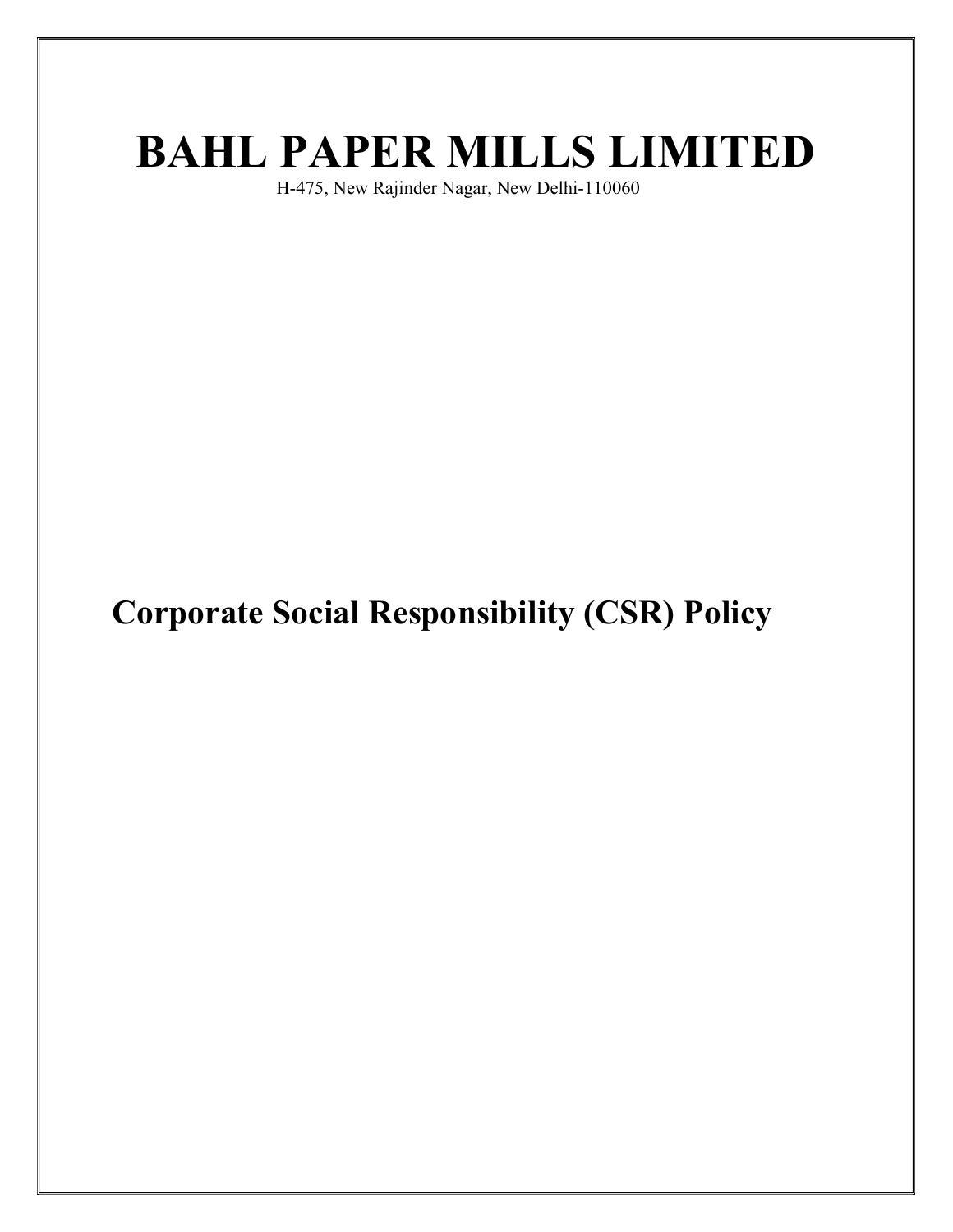#### Introduction

The Corporate Social Responsibility Committee is constituted by the Board of Directors (the "Board") of Bahl Paper Mills Limited (the "Company"), in compliance with Section 135 of the Companies Act, 2013 ("the Act") read along with Schedule VII & the applicable rules thereto. The present Corporate Social Responsibility ("CSR") Policy ("the policy") is in compliance with Section 135(3) of the Act read along with the Companies (Corporate Social Responsibility Policy) Rules, 2013 ("the rules").

### **Objective**

The main objective of the Policy is to endeavor for sustainable development for the society and ensuring the implementation of CSR initiatives in letter and spirit through appropriate procedures and reporting.

#### Activities to be undertaken for CSR / Scope of CSR Activities

All permissible activity under schedule VII of the Act:

(i) Eradicating hunger, poverty and malnutrition, ["promoting health care including preventinve health care"] and sanitation [including contribution to the Swach Bharat Kosh set-up by the Central Government for the promotion of sanitation] and making available safe drinking water.

(ii) promoting education, including special education and employment enhancing vocation skills especially among children, women, elderly and the differently abled and livelihood enhancement projects.

(iii) promoting gender equality, empowering women, setting up homes and hostels for women and orphans; setting up old age homes, day care centers and such other facilities for senior citizens and measures for reducing inequalities faced by socially and economically backward groups.

(iv) ensuring environmental sustainability, ecological balance, protection of flora and fauna, animal welfare, agroforestry, conservation of natural resources and maintaining quality of soil, air and water [including contribution to the Clean Ganga Fund set-up by the Central Government for rejuvenation of river Ganga].

(v) protection of national heritage, art and culture including restoration of buildings and sites of historical importance and works of art; setting up public libraries; promotion and development of traditional art and handicrafts;

(vi) measures for the benefit of armed forces veterans, war widows and their dependents, [ Central Armed Police Forces (CAPF) and Central Para Military Forces (CPMF) veterans, and their dependents including widows];

(vii) training to promote rural sports, nationally recognised sports, paralympic sports and olympic sports

(viii) contribution to the prime minister's national relief fund [or Prime Minister's Citizen Assistance and Relief in Emergency Situations Fund (PM CARES Fund)] or any other fund set up by the central govt. for socio economic development and relief and welfare of the schedule caste, tribes, other backward classes, minorities and women;

(ix) (a) Contribution to incubators or research and development projects in the field of science, technology, engineering and medicine, funded by the Central Government or State Government or Public Sector Undertaking or any agency of the Central Government or State Government; and

(b) Contributions to public funded Universities; Indian Institute of Technology (IITs); National Laboratories and autonomous bodies established under Department of Atomic Energy (DAE); Department of Biotechnology (DBT); Department of Science and Technology (DST); Department of Pharmaceuticals; Ministry of Ayurveda, Yoga and Naturopathy, Unani, Siddha and Homoeopathy (AYUSH); Ministry of Electronics and Information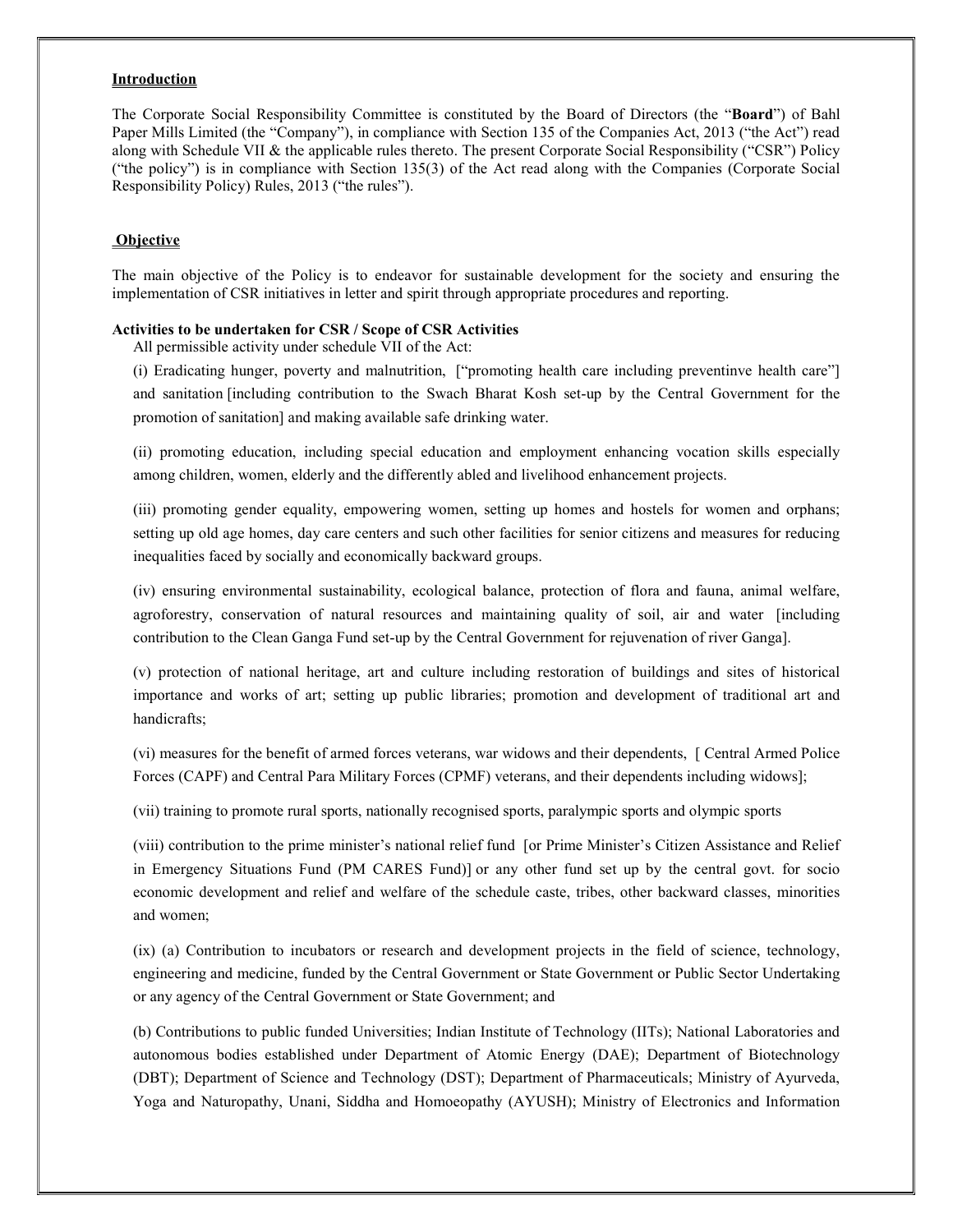Technology and other bodies, namely Defense Research and Development Organisation (DRDO); Indian Council of Agricultural Research (ICAR); Indian Council of Medical Research (ICMR) and Council of Scientific and Industrial Research (CSIR), engaged in conducting research in science, technology, engineering and medicine aimed at promoting Sustainable Development Goals (SDGs).]

- (x) rural development projects
- (xi) slum area development.

# Modalities and Implementation plan

The Company may undertake any of the above activities subject to submission of plan with regard to modalities and schedule of implementation of the said activities.

#### CSR Expenditure

In compliance of the Act & with the approval of the Board of Directors, the CSR Committee shall endeavor to spend atleast 2% of the average net profits the three immediately preceding financial year. CSR spend shall be made on or before 31st March of the relevant financial year.

Any surplus arising out of the contribution made for CSR Activities shall not form part of the business profit of the company and be redeployed for such activities.

#### Failure to spend the CSR Money

In case the Company fails to spend the targeted amount in that particular financial year, the Committee shall submit a report in writing to the Board of Directors specifying the reasons for not spending the amount which in turn shall be reported by the Board of Directors in their Directors' Report for that particular Financial Year.

#### Monitoring & Reporting

The provision of this policy shall be subject to amendment by the Board of Directors of the Company as per the recommendation of CSR Committee or pursuant to guidelines as may be issued under the Companies Act or rules framed thereunder from time to time.

The format for the "Annual Report on CSR Activities" to be included in the Board's Report be as follows:

1. A brief outline of the company CSR policy & CSR Strategy Document for the corresponding year, including overview of the projects or program proposed to be undertaken and a reference to the web‐link to the CSR policy and projects or programs.

- 2. The Composition of the CSR Committee.
- 3. Average net profit of the company for the last three financial years.
- 4. Prescribed CSR Expenditure (two percent of the amount as in item 3 above).
- 5. Details of the CSR spent during the financial year:
	- a. Total Amount to be spent for the financial year;
	- b. Amount unspent, if any;

#### Powers of the Committee

Following are the Powers of the CSR Committee:

(i) Formulate CSR Policy and recommend the same to the Board of Directors of the Company for approval

(ii) Recommend CSR activities as stated under Schedule VII of the Act

(iii) Approve to undertake CSR activities in collaboration with HP Group companies/ other Companies/firms/NGOs etc. and to separately report the same in accordance with the CSR Rules

(iv) Recommend the CSR Budget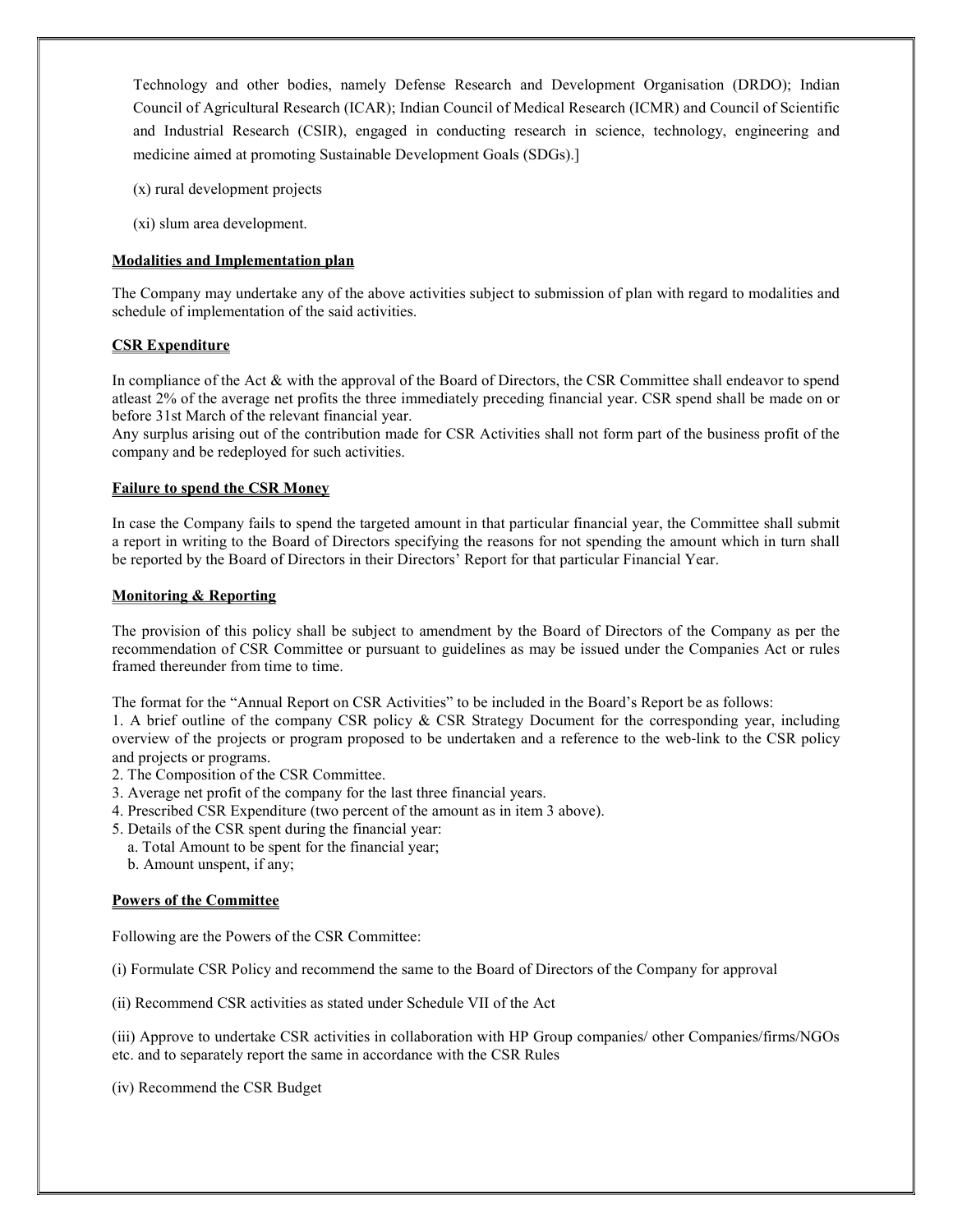(v) Spend the allocated CSR amount on the CSR activities once it is approved by the Board of Directors of the Company in accordance with the Act and the CSR Rules

(vi) Create transparent monitoring mechanism for implementation of CSR Initiatives in India

(vii) Submit the Reports to the Board in respect of the CSR activities undertaken by the Company

(viii) Monitor CSR Policy from time to time

(ix) Monitor activities/charter of Joint Working Group (JWG) who are authorized to ensure that the CSR activities of the Company are implemented effectively

(x) Authorize executives of the Company to attend the CSR Committee Meetings

# CSR Committee

#### **Composition**

The CSR Committee shall comprise of not less than 3 directors out of which atleast one shall be Independent director.

Present members of the CSR Committee:-

| Sr. | Name                    | Status               | Designation |
|-----|-------------------------|----------------------|-------------|
| No. |                         |                      |             |
|     | Mr. Onkar Nath Marwaha  | Independent Director | Chairperson |
|     | Mr. Naresh Kumar Jhanji | Whole Time Director  | Member      |
|     | Mr. Naveen Jhanji       | Managing Director    | Member      |

The members are liable to change as per decision of the Board of Directors.

## Meetings of CSR Committee

The CSR Committee may meet at such intervals as may be considered appropriate by the Committee or as and when required.

# Notice & Agenda of meeting

A notice of not less than 7 working days before the date of the meeting specifying the date, time & venue of the meeting together with the list of business to be conducted at the meeting shall be circulated to each member of the Committee either physically or by electronic means.

The meeting may be called at shorter notice or the notice period may be waived off to transact the urgent business subject to the condition that at least one independent director, shall be, present.

# **Quorum**

No business will be transacted at the meeting unless atleast two members are present, one member being an Independent director.

#### **Secretary**

The Company Secretary shall act as the secretary of the Committee meetings.

# Minutes of Meeting

The Secretary shall be responsible for drafting & maintaining the minutes of the CSR Committee meetings. The draft minutes will be circulated to the members for their inputs and each approved minutes will be placed before the Board of Directors for noting.

#### Resolution passed by Circulation